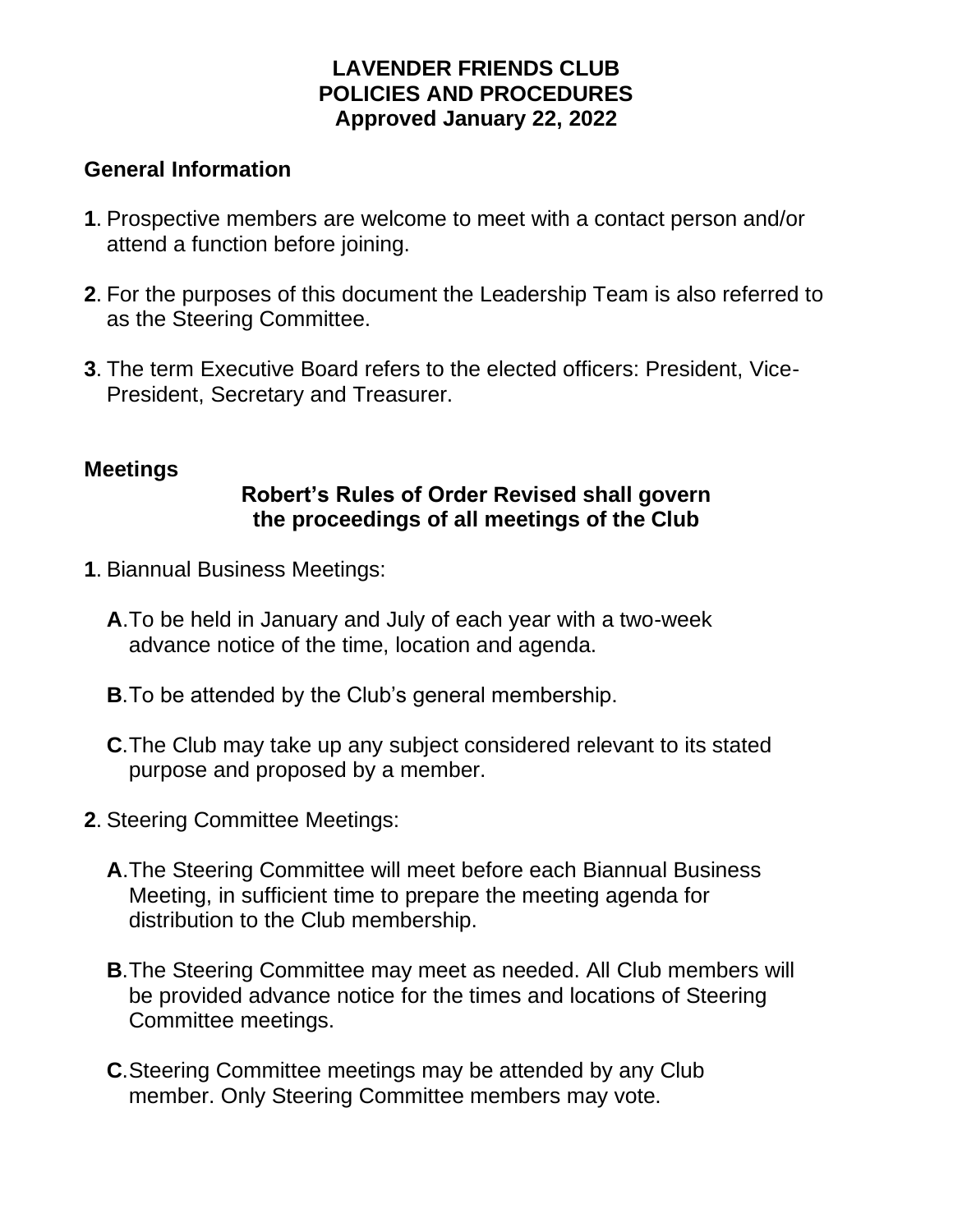**3**. Club Special Meetings:

**A**.May be called by the President and/or Steering Committee as needed.

**B**.May be attended by the Club's general membership.

- **C**.May be limited to specific topics and/or calls for action.
- **D**.Steering Committee non-voting workshops may occur as necessary and may not be open to the Club's general membership.
- **4**. A quorum of 25% of Club members shall be necessary to conduct a Biannual Business Meeting or Club Special Meeting, where voting is required by the membership. If a quorum is not reached, no actions may be approved or rejected.
- **5**. Meetings may be held in any member's residence or at any local location, including SCLH Association facilities, as well as online meetings.

# **Voting**

- **1**. Voting for elections of the Executive Board Officers will be conducted in the following manner:
	- **A**.The elected Executive Board Officers of the Club shall be President, Vice President, Secretary, and Treasurer. The positions of Secretary and Treasurer may be combined if separate Secretary and Treasurer positions cannot be filled.
	- **B**.During the first week in November before current terms expire, a notice to the membership to solicit volunteers for the Nominating Committee will be given. By the end of November, the slate of nominated candidates will be provided to the Club membership.
	- **C**.Board Officers will be elected and installed at the general membership meeting in January and shall serve a term of two years.
	- **D**.A transition meeting will be held within a week after the general membership meeting in January for new, returning and term-expired Executive Board Officers.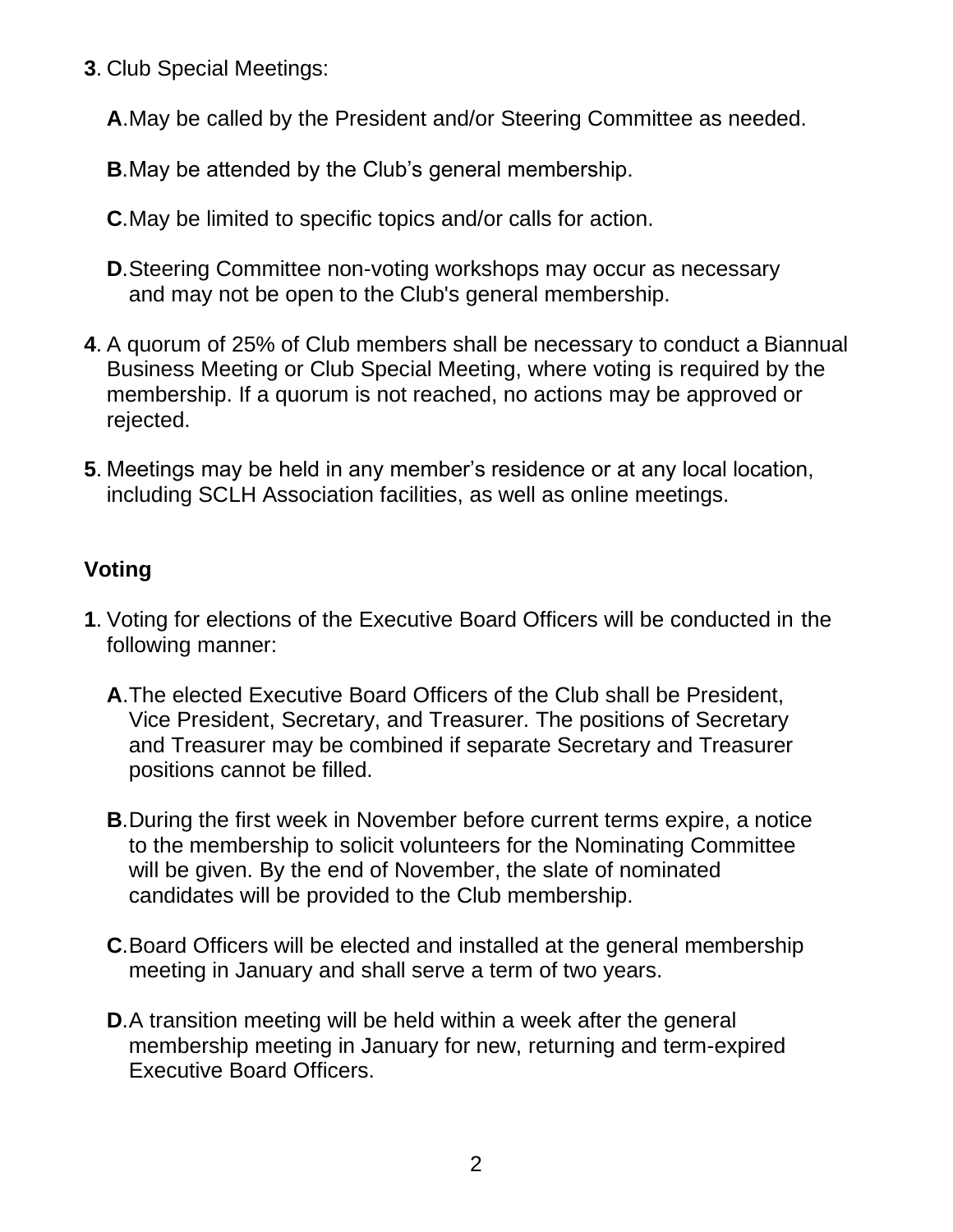- **2**. Voting for all other purposes will be conducted in the following manner:
	- **A**.Voting at membership meetings may be conducted by voice vote, show of hands, or by secret ballot in accordance with Robert's Rules of Order.
	- **B**.Voting by email will be permitted if a quorum is not present
	- **C**.When a Standing Committee is headed by a Chair and Co-Chair, both may attend Steering Committee meetings, but will only cast one vote.
- **3**. A quorum for purposes of General Membership voting shall be 25% of the Club's members. A quorum for purposes of Steering Committee voting shall be 50% of the Steering Committee members.
- **4**. Voting results will be based on a majority of all votes cast.

# **Steering Committee Members**

- **1**. The Steering Committee shall number no more than eleven members. Members will vote on matters affecting the Club and bring major issues for vote by members. It will consist of the following positions:
	- **A**.The three or four elected Executive Board Officer positions of President, Vice President, Secretary,Treasurer, or Secretary/Treasurer;
	- **B**.The three Chairpersons of the Standing Committees are Activities Committee Extraordinaire (ACE), Membership, and Communications;
	- **C**.Up to three At-Large Steering Committee positions appointed by the President, sufficient to facilitate an uneven number of Steering Committee members if the elected Executive Board Officers include a Secretary/Treasurer position.
- **2**. The Executive Board Officers shall each serve a two-year term and will be elected by the Club members. They can serve a maximum of four continuous years in that position, after which they must take at least a one-year break, unless an exception is granted by the SCLH Club and Community Organizations Committee (CCOC). Executive Board Officers shall number three or four and consist of the following positions: President, Vice President, Secretary,Treasurer or Secretary/Treasurer.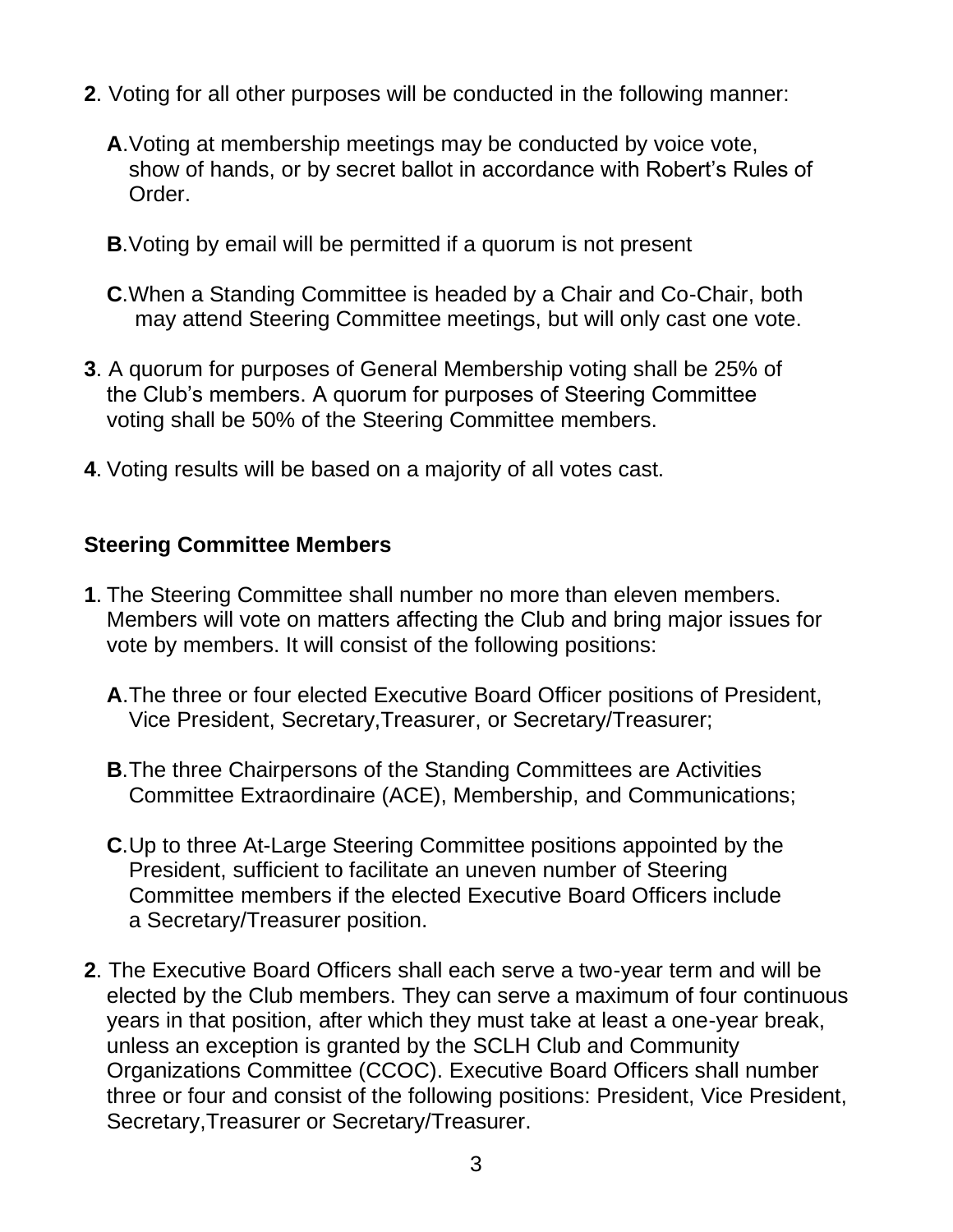- **3**. Each Standing Committee will have a Chairperson appointed by the President in consultation with and approval of the Executive Board who will serve a two-year term and may serve a maximum of four continuous years in that position, after which they must take at least a one year break. However, exceptions can be made. To facilitate continuity, Co-Chairs may serve on each respective Standing Committee. If both attend Steering Committee meetings, they shall cast only one vote.
- **4**. Up to three At-Large Steering Committee member(s) will serve an appointed two-year term and may serve a maximum of four continuous years, after which they must take at least a one-year break. However, exceptions can be made.

## **Elected Board Officer's Duties**

- **1**.The President shall:
	- **A**.Preside at all Club meetings.
	- **B**.Appoint all Standing Committee Chairs and the At-Large Steering Committee members in consultation with and approval of the Executive Board.
	- **C**.Appoint special committees in consultation with and approval of the Executive Board.
	- **D**.Represent the Club at the SCLH Association meetings and other community groups, and is responsible for external communications.
- **2**. The Vice President shall:
	- **A**.Assume the duties of the President in his/her absence.
	- **B**.Become President in case of a vacancy.
	- **C**.Serve on an Ad Hoc basis as assigned by the President.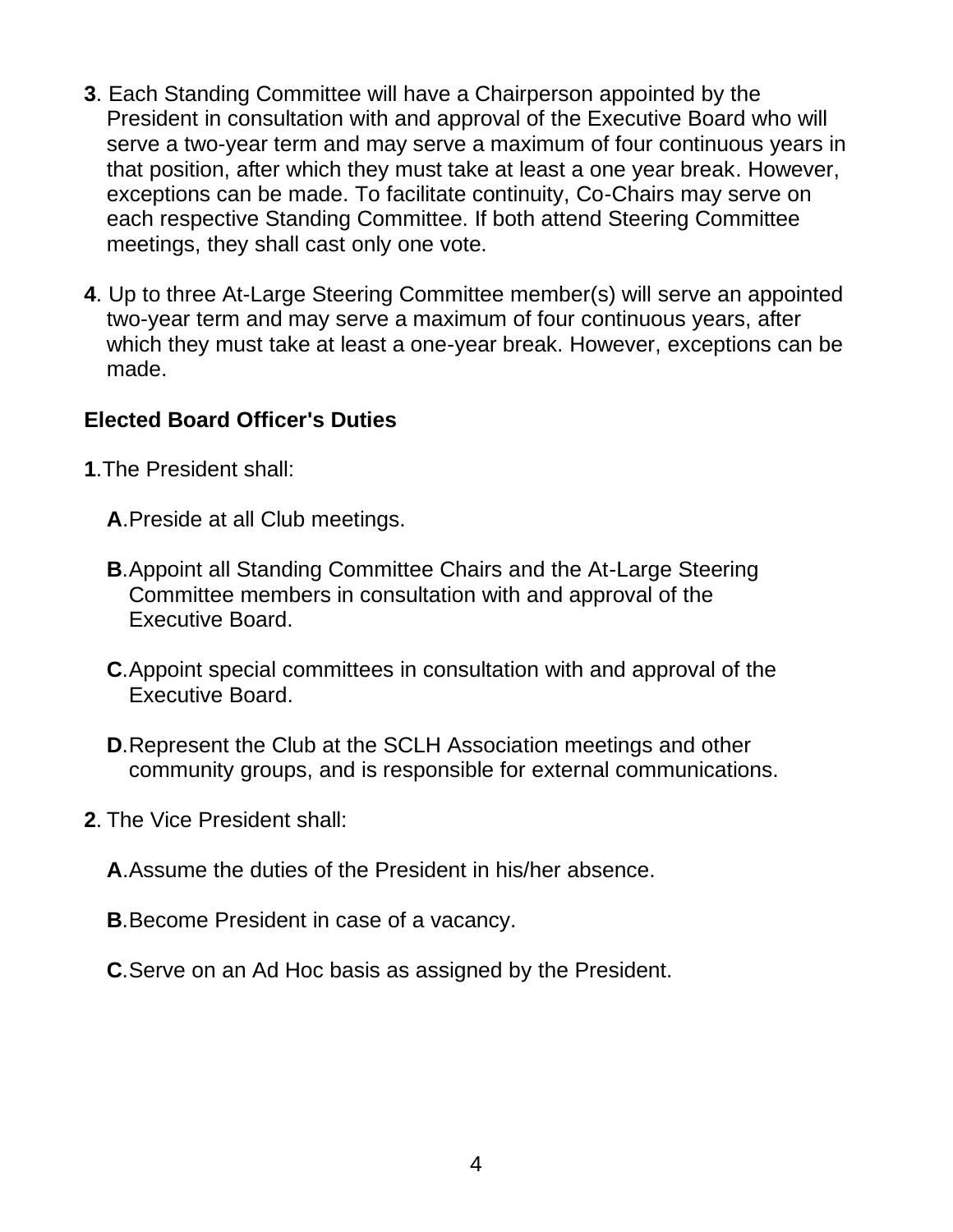**3**. The Secretary shall:

**A**.Record all proceedings of the regular and special Club meetings.

- **B**.Record all proceedings of the Steering Committee meetings.
- **C**.Maintains digital records of all external correspondence of the Club,and all minutes. She/he will provide to SCLH Association copies of club reports as required.
- **D**.Maintain minutes for all Club's Biannual Business Meetings, Special Meetings, and Steering Committee Meetings, and other meetings where Club business or elections are conducted. Maintain a continuity of meeting minutes for a period of three (3) years.
- **E**.The Club secretary will forward the Executive Board Officer Election results on the SCLH Association's Club Contact Form to the SCLH Association's Director of Lifestyle.
- **4**. The Treasurer shall:
	- **A**.Collect all monies related to the Club and place such funds in an account selected by the Steering Committee. Only the signature of the Treasurer or President shall be required.
	- **B**.Maintain a ledger that records all financial transactions related to the activities of the Club. Financial Records include a detailed accounting of the Club's receipts and disbursements. Maintain a continuity of financial records for a period of seven (7) years prior to the current year.
	- **C**. Provide a copy of new member applications to the Communication Committee Chair.
	- **D**.Notify members who have not renewed by February 1 of each calendar year that they must submit dues by February 15 to remain on the Club's membership roster.
	- **E**.Provide a record of names to the Membership and Communications Committee Chairs by February 15 listing who did not renew their membership.
	- **F**.Report the Club account activity at all Club membership meetings.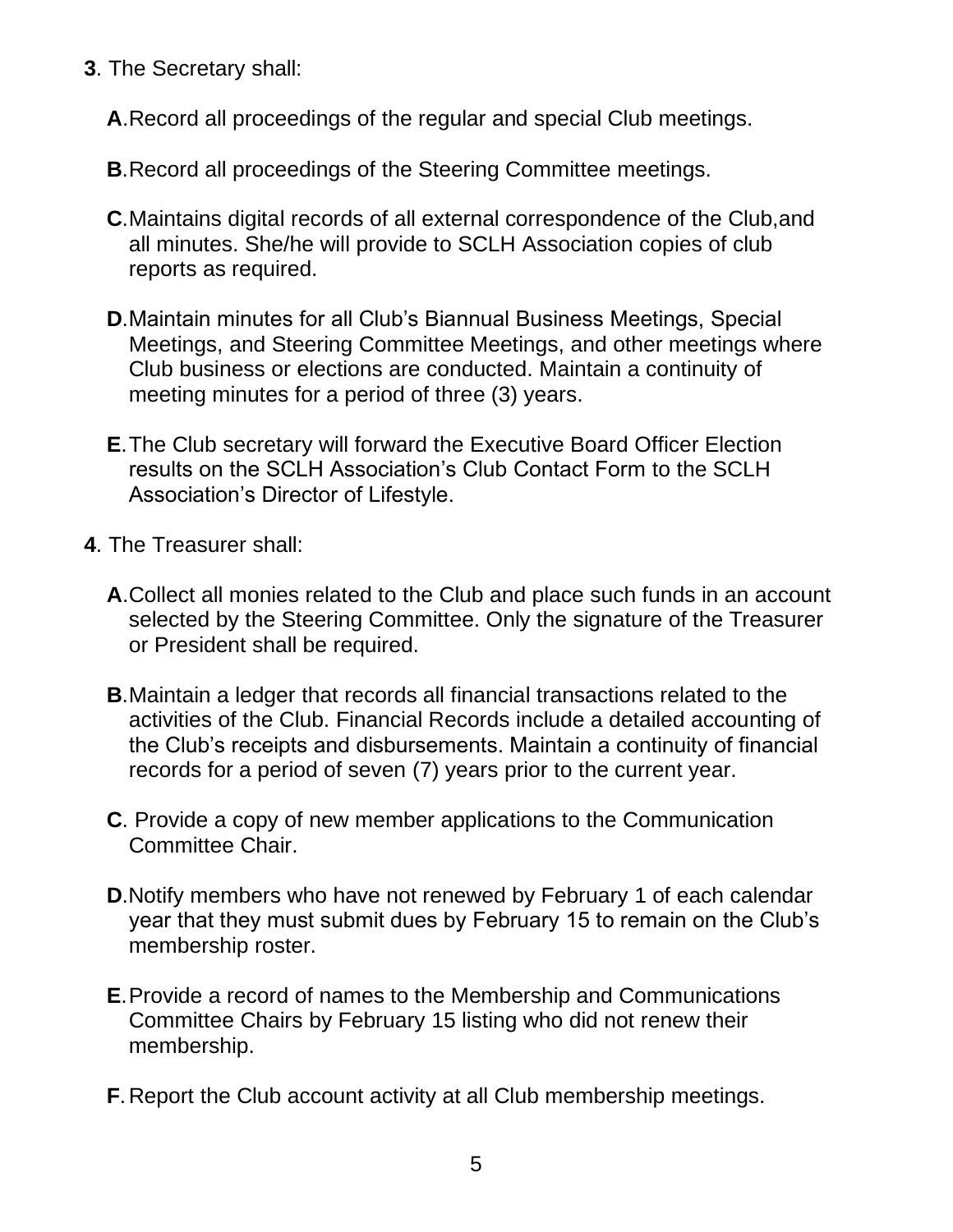- **G**. Maintain records for a bi-annual internal review conducted by the President or their designee.
- **H**. File the required annual IRS Form 990-N (e-postcard).
- **I**. Maintain the Approved Expenses List and notify the Steering Committee when actual expenses or specified reimbursements may be outdated and need adjustment.

# **Records and Reports**

- **1**. Financial Records will be maintained to include a detailed accounting of the Club's receipts and disbursements. The Club must maintain a continuity of financial records for a period of seven (7) years prior to the current year.
- **2**. The Steering Committee must approve any expenditure in excess of \$250 prior to disbursement. When anticipated expenses will be greater than \$250, the Committee or Event Chair shall seek Steering Committee approval before a budget is approved for an activity or event.
- **3**. The Steering Committee shall develop an Approved Expenses List that will be periodically reviewed and adjusted. The following procedure will be followed for the Club to approve expenses to conduct its business:
	- **A**.The Club's Treasurer shall maintain the Approved Expenses List and notify the Steering Committee when actual expenses or specified reimbursements may be outdated and need adjustment.
	- **B**.The Approved Expenses List may include, but is not limited to the following of costs: SCLH room rental fees; event decorations; budgeted host expense reimbursements for social events held in member's homes, in off-site locations, or in SCLH facilities (including deficient minimum sales for catered beverages); Committee Chair's administrative out-ofpocket expenses; speaker's fees; door prizes at events; and other expenses approved by the Steering Committee.
	- **C**.The Approved Expenses List shall be made available to any member of the Club.
- **4**. Minutes will be maintained for all Club's Biannual Business Meetings, Special Meetings, and Steering Committee Meetings, and other meetings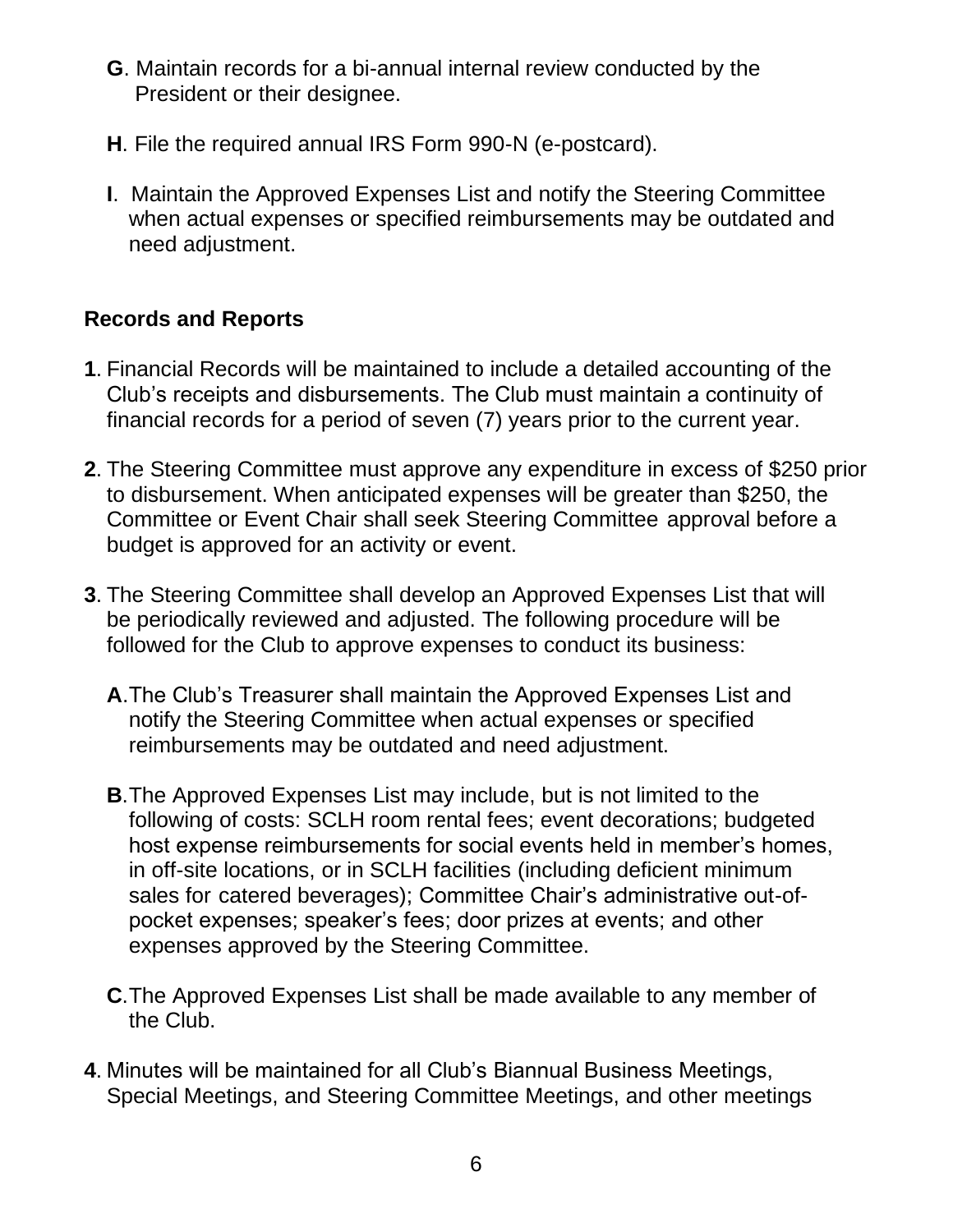where Club business or elections are conducted. The Club must maintain a continuity of meeting minutes for a period of three (3) years. Standing and Ad Hoc Committee Meetings do not require minutes be kept.

- **5**. The Club secretary will forward the Executive Board Officer Election results on the SCLH Association's Club Contact Form. to the SCLH Association's Director of Lifestyle.
- **6**. Lists containing Club member information shall not be used for commercial, political or personal purposes not related to the business of the Club. Control, distribution and use of these lists, including email or other communication to members, will be in accordance with the following policies:
	- **A**.Use and distribution of the Club's master list or roster, including partial information from it, shall be restricted to official Club purposes.
	- **B**.No information from the master list, including email addresses or telephone numbers shall be made available to any commercial organization.
	- **C**.The email or phone list may not be used by any member or non-member to promote any personal causes not related to the business or service of the Club.

# **Appointed Standing Committee Chair Duties**

- **1**. The Activities Committee Extraordinaire (ACE) Chair shall:
	- **A**.Promote special interest activities.
	- **B**.Coordinate Club events.
	- **C**.Appoint a volunteer to be the Sunshine contact person responsible for sending appropriate greeting cards, emails, phone calls (i.e., get well, thinking of you, etc.) to Club members.
- **2**. The Membership Committee Chair shall:
	- **A**.Act as the main Club contact to provide information to prospective SCLH residents about Lavender Friends.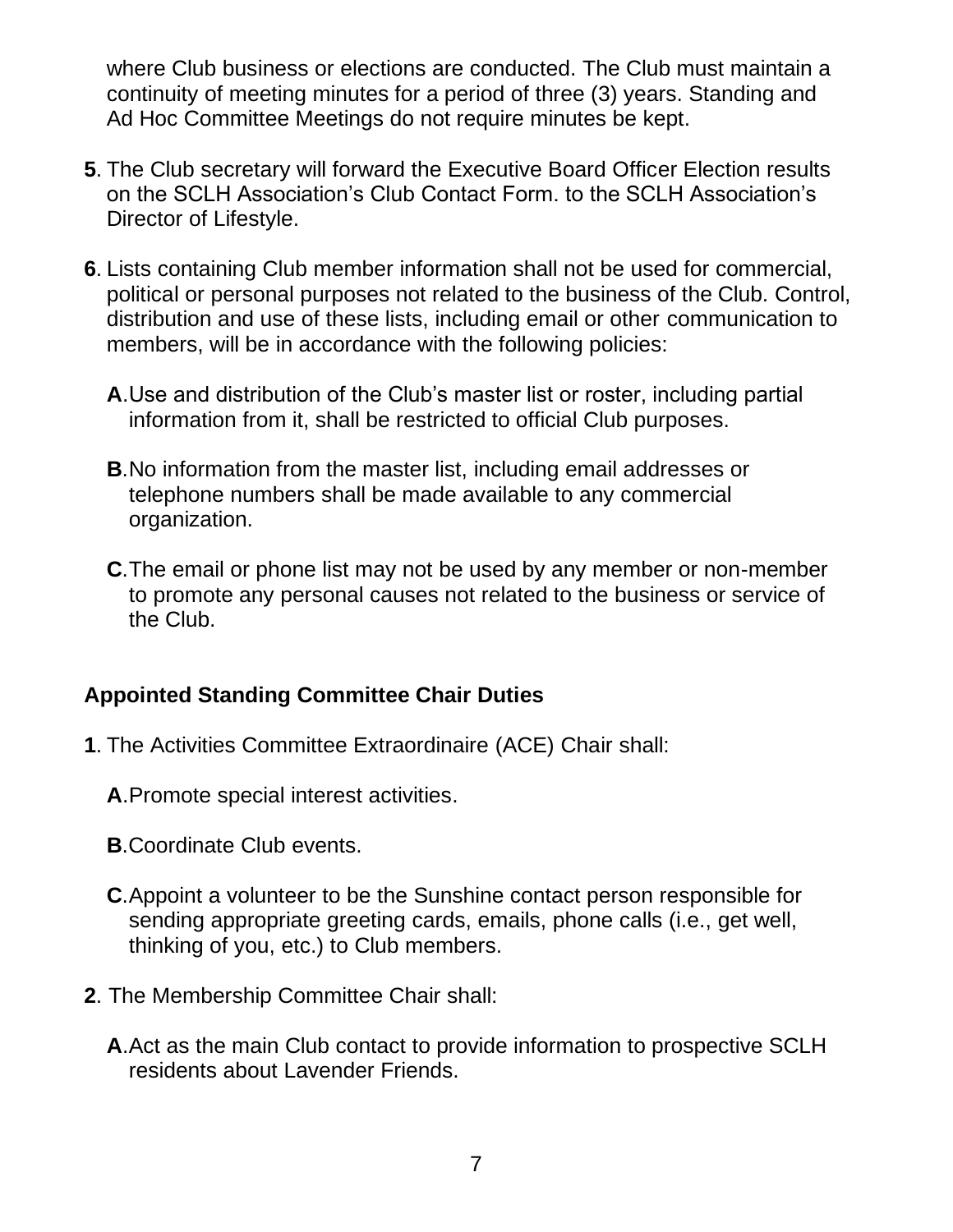- **B**.Seek opportunities for LGBTQ residents to become members of the Club, and invite interested residents to become members.
- **C**.Provide information to new members or appoint another contact person as necessary.
- **3**. The Communications Committee Chair shall:
	- **A**.Communicate with the membership via LF weekly activity updates.
	- **B**.Maintain and distribute the Master Club membership roster to all members.
	- **C**.Appoint a qualified Website Administrator from Club volunteers to be approved by the Steering Committee to maintain the LavenderFriends.com website.
	- **D**.Appoint a qualified Publicity Writer from club volunteers to be approved by the Steering Committee to write and submit monthly Compass and Sun Senior News articles.
	- **E**. All articles will be reviewed and approved by the Chair and President prior to submission.
	- **F**. Maintain Club organization chart on the Club website.
- **4**. The At-Large Steering Committee members shall:
	- **A**.Attend all Steering Committee meetings.
	- **B**.Cast votes on matters that affect the Club.
	- **C**.Temporarily assist a standing or Ad Hoc committee, as needed.
- **5**. In the event that a Executive Board Officer or Steering Committee member can not complete their term, the process for filling the vacancy shall be as follows:
	- **A**.In case of a vacancy in any Club Executive Board Officer position, other than that of the President, nominations will be held at the next general membership meeting. The President, with the approval of the Steering Committee, will appoint a person to fill the position until an election takes place. If a quorum is present, election can be made by voice, show of hands,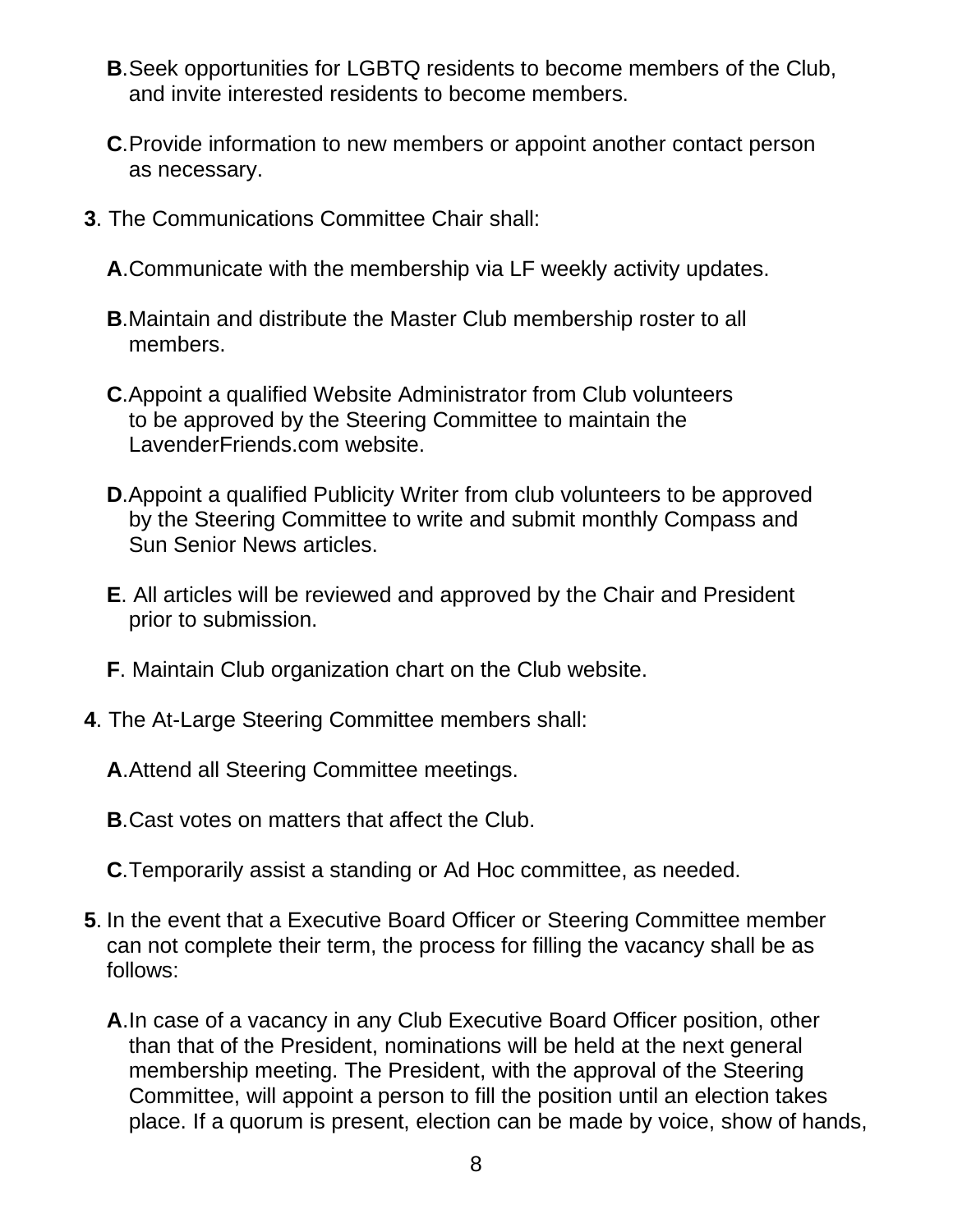or secret ballot. Email/U.S. mail voting will occur if a quorum is not present. Ballots will be returned to the special election committee either by email or by U.S. mail.

- **B**.In the case of a vacancy in any Club Standing Committee Chair position, the President will appoint the Co-Chair, or if none exists, then another Club member who is willing to accept the position with the approval of the Executive Board.The reasons for removing elected Executive Officers, or Steering Committee members before the completion of their term shall be as follows:
- **C**.Any Executive Board Officer or Steering Committee member who has two or more unexcused absences from official Club meetings in any one calendar year.
- **D**.Any Executive Board Officer or Steering Committee member who is not able to fulfill the responsibilities of the position for reasons including, but not limited to, extended absences for personal reasons, health issues impeding a person from performing the duties required by the position, or otherwise personally unwilling to perform the duties.
- **E**.Any Executive Board Officer or appointed Steering Committee member whose actions are not in the best interest of the Club, or whose behavior violates Club Bylaws and/or Policies and Procedures.
- **F**.The Steering Committee, by simple majority vote, may remove an Executive Board Officer, or revoke the appointment of a Committee Chair or Member At-Large if any of these reasons warrant such action. If the behavior warrants further remedies,the Steering Committee may apply further disciplinary actions beyond removing a member from office, or revoking an appointment.

# **Membership Joining Fee and Annual Dues**

- **1**. The amount, period covered, and collection of one-time membership joining fees and annual dues shall be in accordance with the following process:
	- **A**.All residents of Sun City Lincoln Hills shall be eligible to become members upon payment of a one-time Membership Joining Fee and dues, the amount to be approved by the Steering Committee.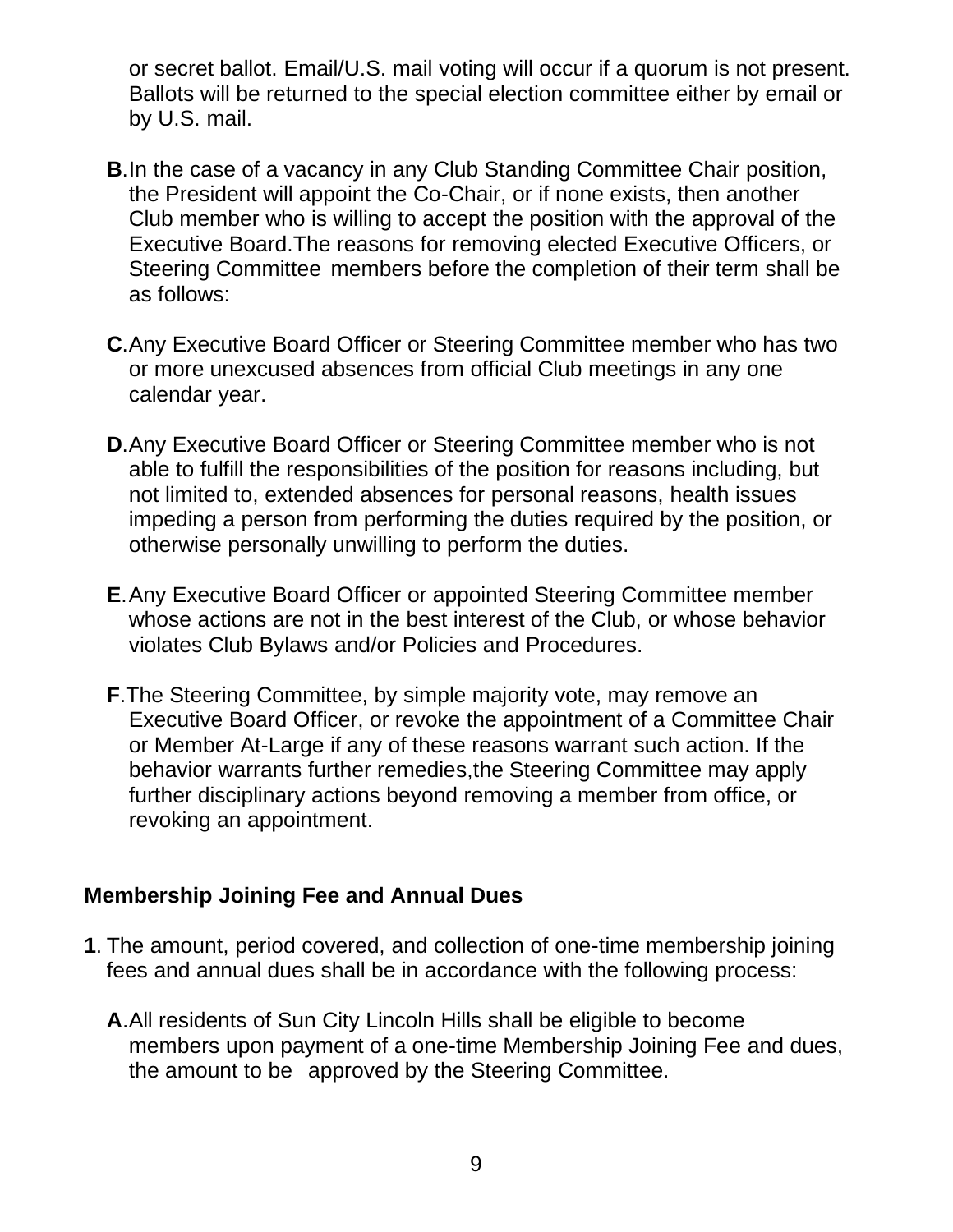- **B**. The one-time Membership Joining Fee may be refunded within thirty days of payment in the event a person withdraws membership in that time period.
- **C**.Annual dues approved by the Steering Committee will be payable in January of each calendar year but no later than February 1.
- **D**. If a person joins in the fourth quarter, the next year's annual dues are waived until the following year.
- **E**.If a person does not pay their annual dues by February 1, and then decides to return to the Club within the year, the full annual dues are payable.
- **F**.The Steering Committee will determine if future annual dues need to be increased to meet the fiscal requirements of the Club.

# **Guests**

- **1**. Resident guest participation in Club activities, including how often these guests may participate before joining the club, shall be subject to the following rules:
	- **A**.SCLH residents are welcome to attend club events for a maximum of three times to determine if they are interested in joining the Club.
	- **B**. Resident quests must conduct themselves at the event in accordance with the Association's Rules and Guidelines, Club Bylaws and Club Policies and Procedures of the Club.
- **2**. Non-resident guests may participate in Club activities only by invitation. Non-resident guests shall be subject to the following rules:
	- **A**.Adult houseguests of members, and invited adult guests of members who are accompanied by the resident, are welcome to attend the Club's events.
	- **B**.Non-resident guests are not allowed to be members of the Club.
	- **C**.Non-resident guests must conduct themselves at the event in accordance with the Association's Rules and Guidelines and the Bylaws and Policies and Procedures of the Club as posted on LavenderFriends.com.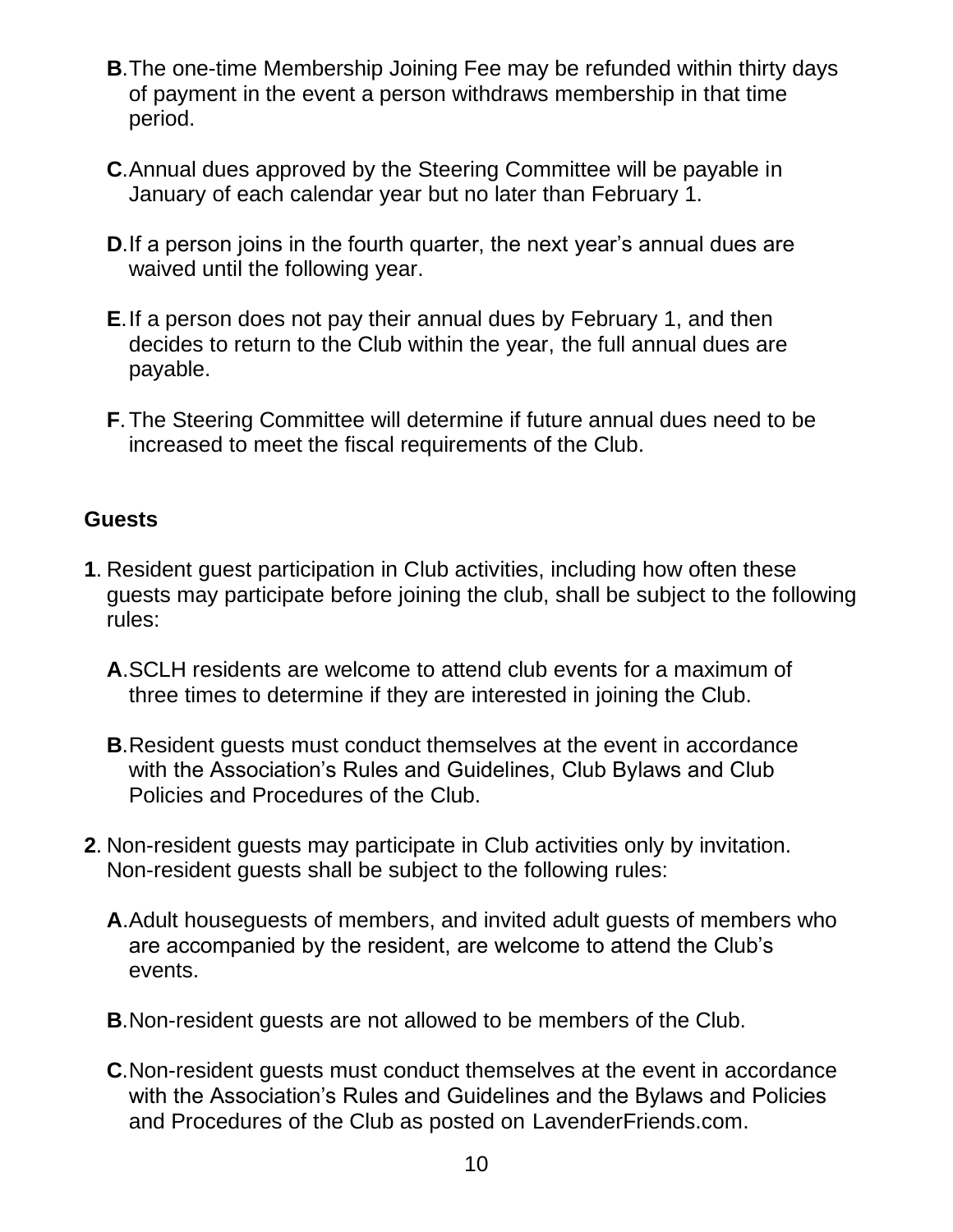# **Member/Guest Disciplinary Actions**

- **1**. In the event a member's conduct or the conduct of a member's guest is considered not in keeping with the Club's stated Purpose in Article II of the Club's Bylaws, the Executive Board shall have the authority to intervene.
- **2**. Members or their guests deemed to be in violation of Club or Association Rules and Regulations may be subject to the following disciplinary action:
	- **A**.Anyone observing member(s), or guest(s) of a member, violating Association Rules and Regulations, or the Club Bylaws or Club Policies and Procedures, may report the violation by submitting a signed, written statement (complaint) to the President, or other Executive Board Officer.

The Executive Board officer who receives the statement (complaint) shall inform the other Board President who will convene a meeting of the Executive Board along with the complainant in order to arrive at a resolution to the matter. If a resolution cannot be reached, the matter will be referred to the SCLH Community Organizations Committee (CCOC). Remedies imposed by the Executive Board on members who violate Club or Association Rules include any of the following: giving a written warning; denying repeat offenders membership renewal; revoking membership.

### **Document Amendments**

- **1**. The process for amending the Club Documents shall be as follows:
	- **A**.The Club Documents shall be reviewed at least once every two years by the Steering Committee to determine if amendments are in order.
	- **B**.An Ad Hoc Committee Chair will be appointed by the Board President and approved by the Steering Committee to form a task force to make necessary changes.
	- **C**.The Ad Hoc Documents Task Force will recommend revisions to the Steering Committee for approval.